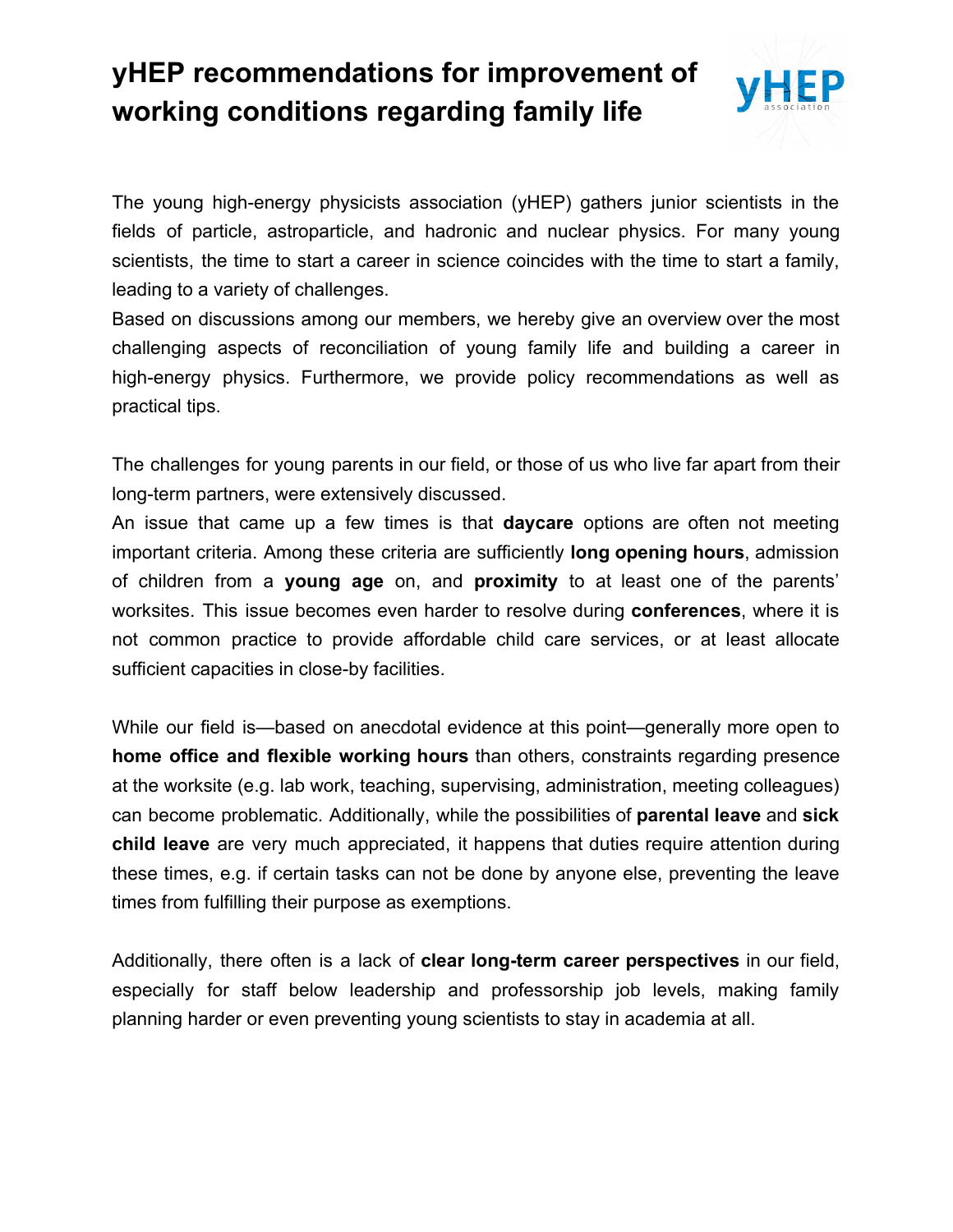Acknowledging that our recommendations are already fulfilled at various sites, we strongly support several measures to improve the situation.

- 1. Daycare
	- a. should be provided with sufficiently extensive opening hours close to all institutions employing young scientists.
	- b. needs to be available from an as early child age on as possible.
	- c. has to be provided during all conferences. The DPG spring meetings should be leading in this regard and certainly always offer daycare options. Also, costs should be covered like other travel expenses.
- 2. Working hours should be made as flexible for parents as possible. If necessary, hiring of research assistants to help in this regard should be facilitated.
- 3. Similarly, to ensure that parents can be fully exempt from any duties when on parental leave, hiring of research assistants should be facilitated.
- 4. Lactation rooms for breastfeeding or pumping at work and at conferences should be made available.

Besides these recommendations, there are a few points that came up in the discussion that could immediately help people concerned.

For women, one of these would be the scholarships of the **Christiane Nüsslein-Volhard-Stiftung** [\(http://www.cnv-stiftung.de/index.php?id=2\)](http://www.cnv-stiftung.de/index.php?id=2), which is a foundation trying to improve the situation of young mothers in science by awarding grants to pay for additional child care and domestic aid.

**Applications are due on November 30!**

Further financial aid is provided with the **Forschungsstipendium des Deutschen Akademischen Austausch Dienstes (DAAD)**, which is especially used to fund research stays abroad directly after doctorate graduation. There is additional funding for scholars taking their children/families with them.

In order to contact interested members of yHEP regarding the topic, please write to the dedicated yHEP mailing list [yhep-working-conditions@desy.de](mailto:yhep-working-conditions@desy.de).